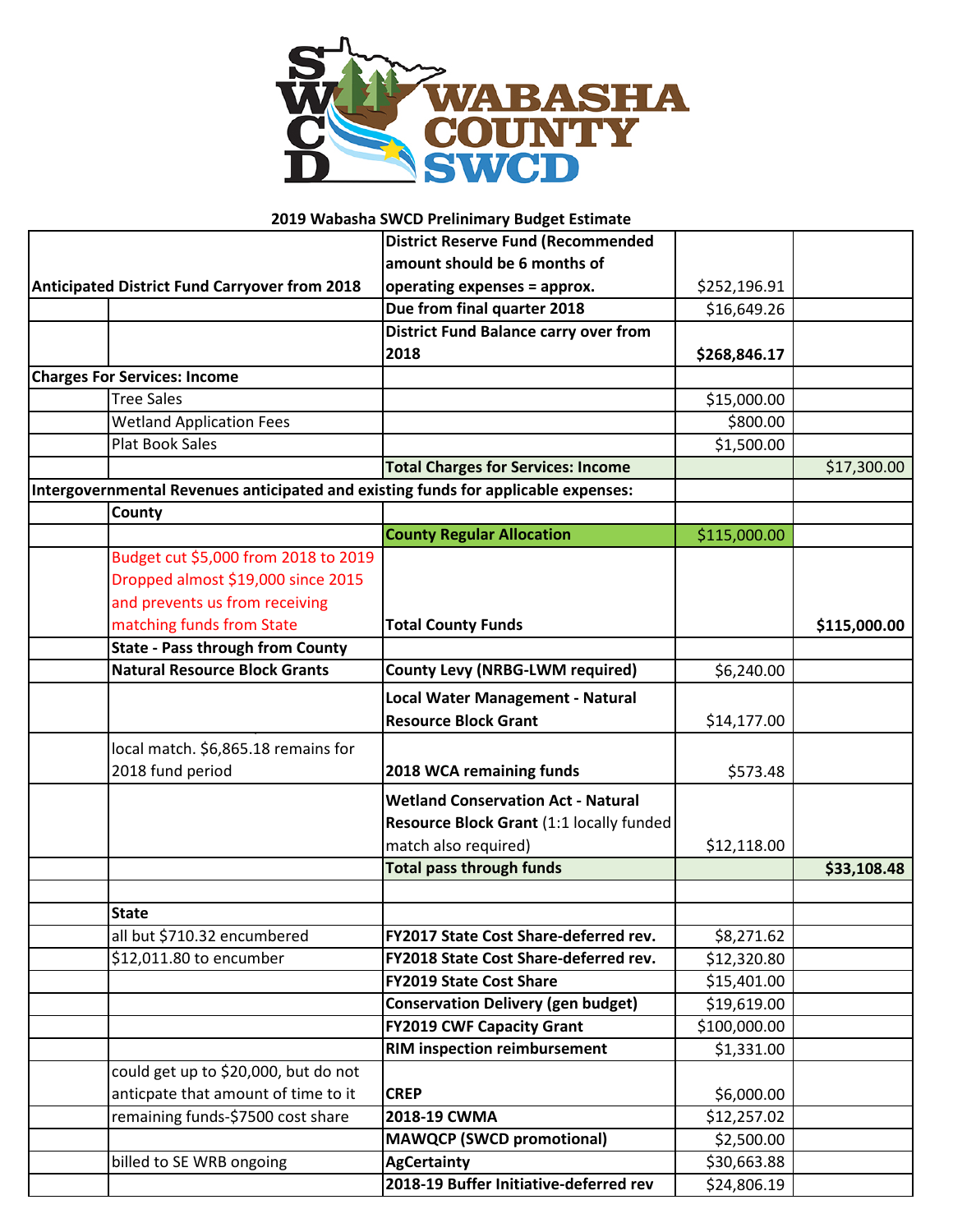|                        |                                                  | 2018 Buffer implementation-cost share-                           |                |                |
|------------------------|--------------------------------------------------|------------------------------------------------------------------|----------------|----------------|
|                        |                                                  | deferred rev.                                                    | \$2,324.34     |                |
|                        | all but \$1,359 encumbered                       | <b>2017 Capacity Cost Share Payments</b>                         | \$16,500.00    |                |
|                        |                                                  | 2017 Capacity Well Sealing Cost Share                            | \$2,000.00     |                |
|                        |                                                  | 2017 Capacity Tech/Equipment                                     | \$3,075.58     |                |
|                        | all but \$3,500 encumbered                       | <b>2018 Capacity Cost Share Payments</b>                         | \$26,375.00    |                |
|                        |                                                  | <b>2018 Capacity Remaining TA</b>                                | \$1,512.34     |                |
|                        |                                                  | 2018 Capacity Remaining allocated for                            |                |                |
|                        |                                                  | <b>Nutrient Management Specialist</b>                            | \$1,375.00     |                |
|                        |                                                  |                                                                  |                |                |
|                        |                                                  |                                                                  |                |                |
|                        |                                                  | <b>Remaining Bridge Funds</b>                                    | \$119,021.28   |                |
|                        |                                                  | <b>Fillmore WCA Shared Service Time</b>                          | \$7,118.00     |                |
|                        | fiscal agent for project over 3 years-           |                                                                  |                |                |
|                        | reimburseable by DNR                             | N. Fork Zumbro-Mazeppa                                           | \$750,000.00   |                |
|                        |                                                  | 2018 MDA Weed Grant-Japanese                                     |                |                |
|                        |                                                  | <b>Knotweed</b>                                                  | \$5,815.15     |                |
|                        |                                                  | <b>Lower Miss. River Feedlot RCPP Funds</b>                      |                |                |
|                        |                                                  | (estimated based on interest)                                    | \$200,000.00   |                |
|                        |                                                  | <b>Remaining encumbered Miss River</b>                           |                |                |
|                        |                                                  | <b>Feedlot RCPP funds</b>                                        | \$39,813.57    |                |
|                        |                                                  | <b>Various Small Grants (Unknown,</b>                            |                |                |
|                        |                                                  | generally invasive species or forestry)                          | \$30,000.00    |                |
|                        |                                                  | <b>Volunteer Nitrate Monitoring Network</b>                      |                |                |
|                        |                                                  | (VNMN) - SE MN WRB                                               | \$1,728.93     |                |
|                        | estimate do not have complete info               | SE MN WRB CWF - Drinking Water                                   |                |                |
|                        | yet                                              | <b>Protection in SE MN</b>                                       | \$15,000.00    |                |
|                        | estimate do not have complete info               |                                                                  |                |                |
|                        | yet                                              | SE MN WRB CWF - Well Sealing Grant<br><b>Total State Revenue</b> | \$5,000.00     |                |
|                        |                                                  |                                                                  |                | \$1,459,829.70 |
|                        | <b>Other-Partners Federal Dollars</b>            |                                                                  |                |                |
|                        |                                                  | SE Landscape Committee (fiscal agent)-                           |                |                |
|                        |                                                  | <b>Federal Dollars</b>                                           | \$10,500.00    |                |
|                        |                                                  | <b>Wabasha County Conservation Planning</b>                      |                |                |
|                        |                                                  | for Water Quality and Habitat                                    |                |                |
|                        |                                                  | Improvement (WCCP for WQ&HI) -                                   |                |                |
|                        | over 3 years for 40% Jen's time                  | <b>Federal Dollars (NFWF)</b>                                    | \$117,978.64   |                |
|                        |                                                  | 319-Reducing Bacteria in SE MN                                   |                |                |
|                        | reimburseable                                    | <b>Feedlots (SE MN WRB)</b>                                      | \$27,516.71    |                |
|                        |                                                  | <b>Total Other Revenue</b>                                       |                | \$155,995.35   |
|                        | <b>Miscellaneous Revenue:</b>                    |                                                                  |                |                |
|                        | <b>Interest Earnings MM's</b>                    |                                                                  | \$5,000.00     |                |
|                        |                                                  | <b>Total Misc. Revenue</b>                                       |                | \$5,000.00     |
| <b>TOTALS-Revenue:</b> |                                                  |                                                                  |                |                |
|                        |                                                  | <b>Total Revenue and Program funds for</b>                       |                |                |
|                        |                                                  | 2018                                                             | \$1,786,233.53 |                |
|                        |                                                  | <b>Subtraction for hours allocated to</b>                        |                |                |
|                        |                                                  | future years for NFWF Program                                    | (578, 652.43)  |                |
|                        |                                                  |                                                                  | \$1,707,581.10 | \$1,786,233.53 |
|                        | <b>District Operations: Anticipated Expenses</b> |                                                                  |                |                |
|                        |                                                  |                                                                  |                |                |
|                        |                                                  |                                                                  |                |                |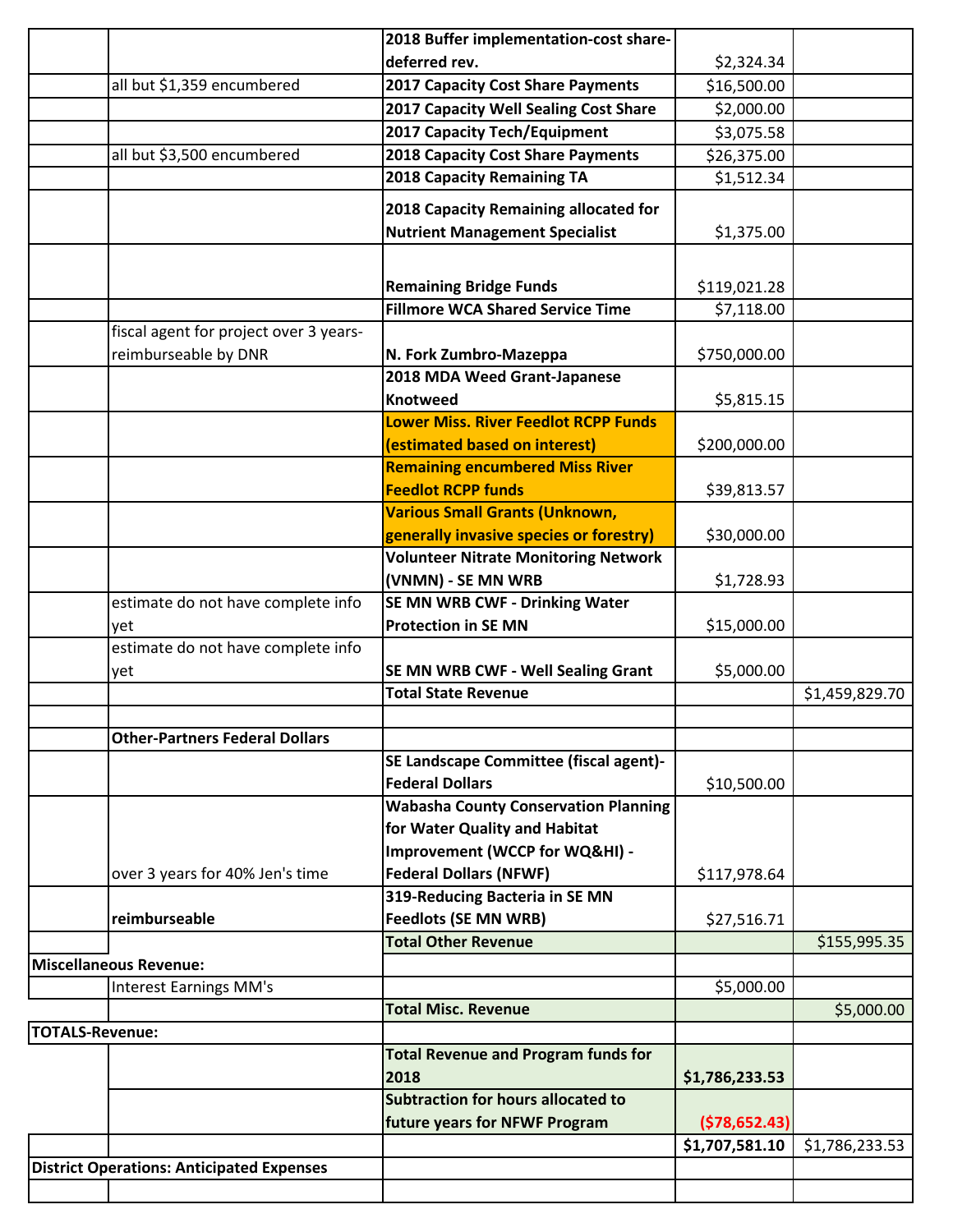| <b>Other Services and Charges</b>                                                   |              |
|-------------------------------------------------------------------------------------|--------------|
|                                                                                     |              |
|                                                                                     |              |
| Advertising, Promo, and Posting Expense<br>\$10,000.00                              |              |
| <b>Building Rent</b><br>\$10,369.56                                                 |              |
| <b>Conferences and Conventions</b><br>\$2,500.00                                    |              |
| <b>Education and Information</b><br>\$1,000.00                                      |              |
| <b>Employee Education and Training</b><br>\$3,000.00                                |              |
|                                                                                     |              |
| May be charged to specific programs<br>\$1,000.00<br><b>Employee Expenses</b>       |              |
|                                                                                     |              |
| May be charged to specific programs<br><b>Employee Mileage</b><br>\$1,500.00        |              |
| <b>Equipment Maintenance</b><br>\$1,000.00                                          |              |
| <b>Fees and Dues</b><br>\$10,000.00                                                 |              |
| \$6,000.00<br>Insurance Expenses (MCIT)                                             |              |
| \$1,000.00<br><b>Internet Expenses</b>                                              |              |
| <b>Field and Office Supplies</b>                                                    |              |
| \$1,500.00                                                                          |              |
| Postage<br>\$1,000.00<br><b>Professional Expenses</b>                               |              |
| \$2,000.00                                                                          |              |
| Contracted Services/Other Services<br>\$2,000.00                                    |              |
| Audit<br>\$5,000.00                                                                 |              |
| Subs & Pubs<br>\$800.00                                                             |              |
| Supervisors Expenses<br>\$1,500.00                                                  |              |
| <b>Supervisors Mileage</b><br>\$3,000.00                                            |              |
| <b>Telephone Expense</b><br>\$1,000.00                                              |              |
| Vehicle Expense<br>\$3,500.00                                                       |              |
| <b>Other Services and Charges</b><br>\$1,500.00                                     |              |
| <b>Personnel Services</b><br><b>TOTAL</b>                                           | \$70,169.56  |
|                                                                                     |              |
| Actual estimate is \$228,103.56<br><b>Employee Salary Permanent</b><br>\$230,000.00 |              |
| <b>Employer Health Insurance</b><br>\$47,503.92                                     |              |
| <b>Employer Dental</b><br>\$354.00                                                  |              |
| Employer Life Insurance<br>\$312.00                                                 |              |
| 6.20% Employer Share FICA<br>\$14,260.00                                            |              |
| 1.45% Employer Share Medicare<br>\$3,335.00                                         |              |
| 7.50% Employer Share PERA<br>\$17,250.00                                            |              |
| <b>Supervisors Compensation</b><br>\$10,000.00                                      |              |
| Potential increase fund<br>\$7,688.84                                               |              |
| Potential Dennis full time Salary<br>Needed to make Dennis full time<br>\$21,767.40 |              |
| Still need shared service or program<br>Potential Dennis full-time Employer         |              |
| funds that would cover admin time<br><b>Share FICA</b><br>\$1,346.76                |              |
| Potential Dennis full time Employer                                                 |              |
| <b>Share Medicare</b><br>\$313.20                                                   |              |
| Potential Dennia full-time Employer                                                 |              |
| Sharea PERA<br>\$1,628.64                                                           |              |
| Potential Dennis ful-time all insurance                                             |              |
| benefits<br>\$17,403.00                                                             |              |
| <b>TOTAL</b>                                                                        | \$373,162.76 |
| <b>Program Expenditures:</b>                                                        |              |
| <b>District</b>                                                                     |              |
|                                                                                     |              |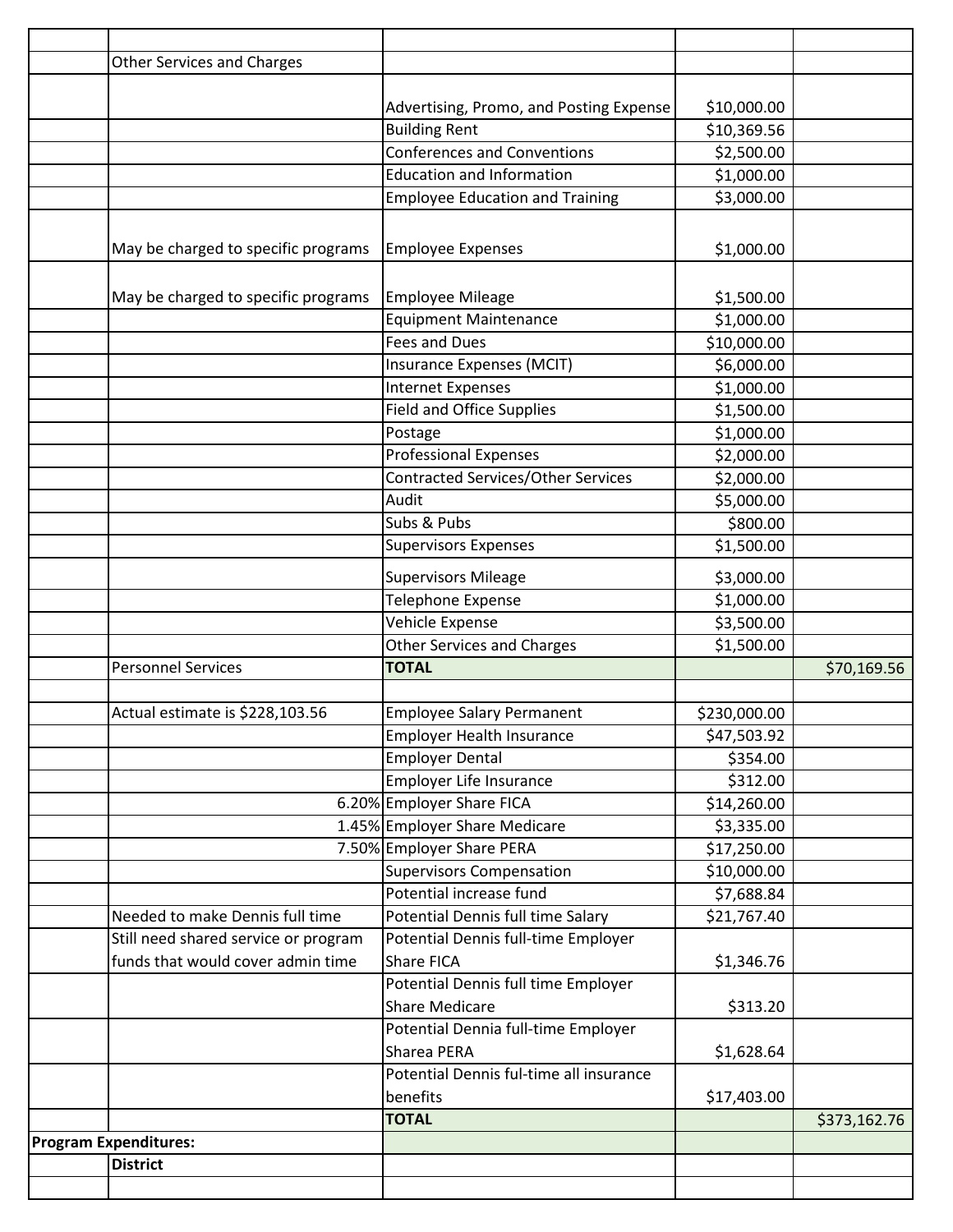|                                            | <b>Tree Expense</b>                                                      | \$13,700.00  |                |
|--------------------------------------------|--------------------------------------------------------------------------|--------------|----------------|
|                                            |                                                                          |              |                |
| <b>State</b>                               |                                                                          |              |                |
|                                            | <b>Local Water Management (Natural</b>                                   |              |                |
|                                            | <b>Resources Block Grant) expenses</b>                                   | \$1,500.00   |                |
|                                            | <b>Wetland Conservation Act - (Natural</b>                               |              |                |
|                                            | <b>Resource Block Grant) Expenses</b>                                    | \$1,500.00   |                |
|                                            | <b>MAWQCP Program Expenses</b>                                           | \$1,500.00   |                |
| all but \$710.32 encumbered                | <b>FY17 State Cost Share Payments</b>                                    | \$8,271.62   |                |
| \$12,011.80 to encumber                    | <b>FY18 State Cost Share Payments</b>                                    | \$12,320.80  |                |
|                                            | FY 19 State Cost Share Payments                                          | \$12,320.80  |                |
|                                            | 2018-2019 CWMA                                                           | \$11,000.00  |                |
|                                            | 2018-2019 Buffer Intiative expenses                                      | \$5,000.00   |                |
|                                            | 2018 Buffer implementation-cost share                                    | \$2,324.34   |                |
|                                            | <b>Remaining Bridge Funds</b>                                            | \$48,106.92  |                |
|                                            | 2018 MDA Weed Grant-Japanese                                             |              |                |
|                                            | <b>Knotweed</b>                                                          | \$5,815.15   |                |
|                                            | 2017 Lower Mississippi Feedlot Funds                                     |              |                |
| unknown                                    | (estimated based on interest)                                            | \$195,000.00 |                |
|                                            | <b>Remaining encumbered 2017 Miss River</b>                              |              |                |
|                                            | <b>Feedlot RCPP funds for project payout</b>                             | \$39,813.57  |                |
|                                            | <b>Various Small Grants project expenses</b>                             |              |                |
|                                            | (Unknown, generally invasive species or                                  |              |                |
|                                            | forestry through DNR, MDA or other                                       |              |                |
| unknown                                    | partners)                                                                | \$25,000.00  |                |
| all but \$1,359 encumbered                 | 2017 Capacity Cost Share Payments                                        | \$16,500.00  |                |
|                                            | 2017 Capacity Well Sealing Cost Share                                    | \$2,000.00   |                |
|                                            | 2017 Capacity Tech/Equipment                                             | \$3,075.58   |                |
| all but \$3,500 encumbered                 | 2018 Capacity Cost Share Payments                                        | \$26,375.00  |                |
|                                            | 2018 Capacity Remaining for Nutrient                                     |              |                |
|                                            | <b>Management Specialist</b>                                             | \$1,375.00   |                |
|                                            | 2019 Capacity Cost Share Payments                                        | \$28,000.00  |                |
|                                            | 2019 Capacity Equipment and Other                                        | \$6,000.00   |                |
| fiscal agent for project over 3 years-     |                                                                          |              |                |
| reimburseable by DNR-Releasing             |                                                                          |              |                |
| Engineering RFP in 2019                    | N. Fork Zumbro-Mazeppa                                                   | \$750,000.00 |                |
|                                            | SE MN WRB CWF - Drinking Water                                           |              |                |
| Do not have complete info yet              | <b>Protection in SE MN</b>                                               | \$10,000.00  |                |
| Do not have complete info yet              | SE MN WRB CWF - Well Sealing Grant                                       | \$4,000.00   |                |
| <b>Other-Partners with Federal Dollars</b> |                                                                          |              |                |
|                                            | 319-Reducing Bacteria in SE MN<br><b>Feedlots (SE MN WRB)-Cost Share</b> | \$21,000.00  |                |
| <b>Expenses related to NFWF Grant</b>      | <b>NFWF Conservation Planning Grant</b>                                  | \$3,000.00   |                |
| Payments for forestry plans written        | SE Landscape Committee (fiscal agent)-                                   |              |                |
| by forester for landowners.                | <b>Federal Dollars</b>                                                   | \$9,750.00   |                |
|                                            | <b>Total Program Expenses</b>                                            |              | \$1,264,248.78 |
|                                            |                                                                          |              |                |